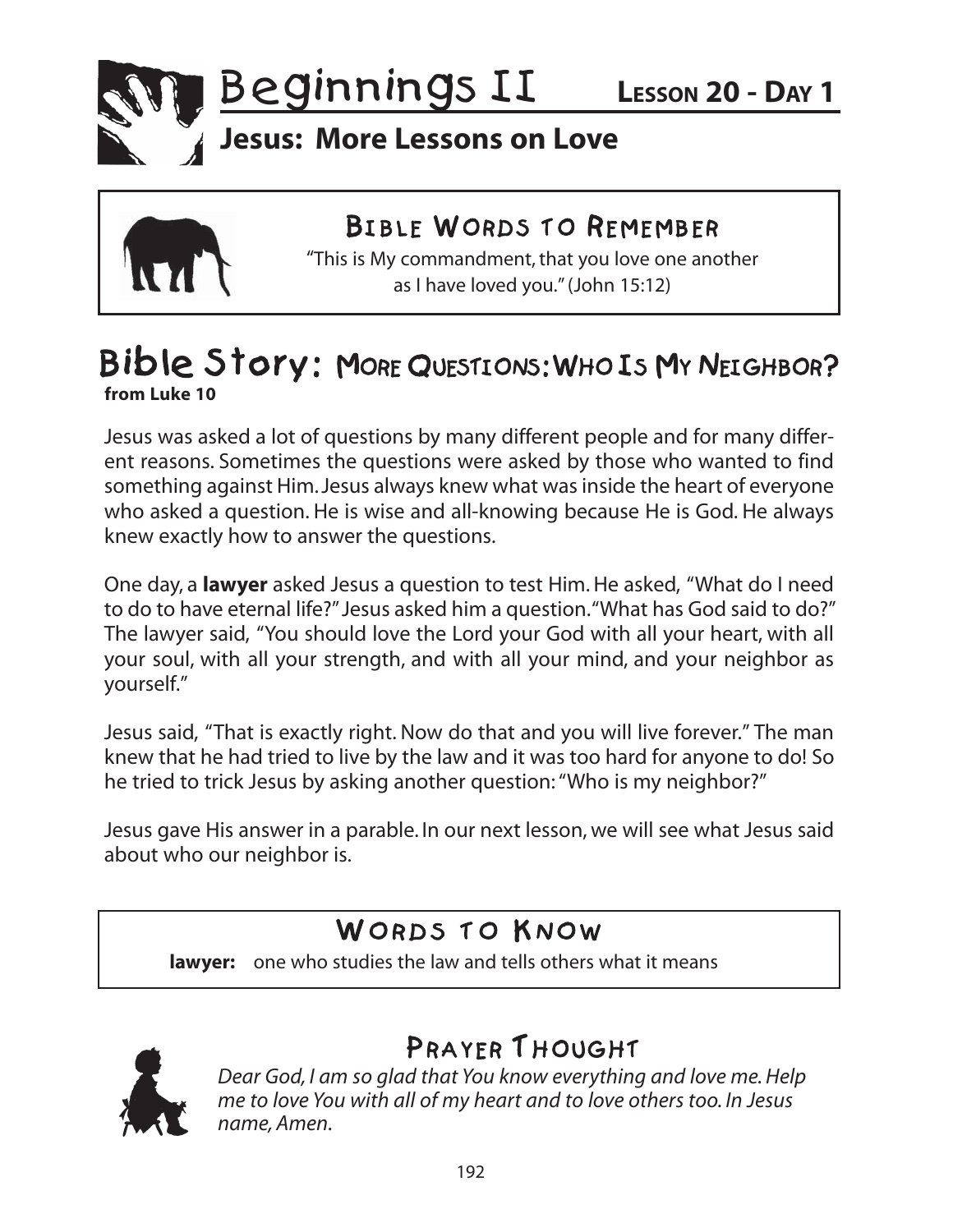

Fill in the blanks or circle the letters of all that are right.

- 1. What were some people doing when they were with Jesus?
	- a. They were asking questions.
	- b. They were telling Him things they knew.
	- c. They were trying to get Him to say the wrong thing.
- 2. How did Jesus know the reasons people asked certain questions?
	- a. He is the Son of God.
	- b. He can look inside and know why they asked a question.
	- c. He could guess by looking at them.
- 3. Did Jesus ever make a mistake and give a wrong answer?
	- a. Sometimes—if the person was a good actor.
	- b. No, He knew exactly how to answer the questions.
	- c. Yes, His disciples tried to help with the answers.
- 4. What was the profession of the man who asked Jesus a question?
	- a. a farmer b. a teacher c. a lawyer
- 5. What was the man's question?
	- a. "What is an easy way to heaven?"
	- b. "What do I need to do to have eternal life?"
	- c. "How can I get rich on earth?"
- 6. What question did Jesus ask him?
	- a. "What has God said to do?"
	- b. "Have you kept the law?"
	- c. "What good things have you done?"
- 7. The man knew the laws of God and could tell Jesus. True \_\_\_\_\_ False \_\_\_\_\_
- 8. How did the man try to trick Jesus with another question?
	- a. He used God's words to challenge Jesus.
	- b. He asked, "Who is my neighbor?"
	- c. He asked how to know who to be kind to.
- 9. The man had tried to live by the \_\_\_\_\_\_\_\_ of God, and it was too \_\_\_\_\_\_\_\_\_.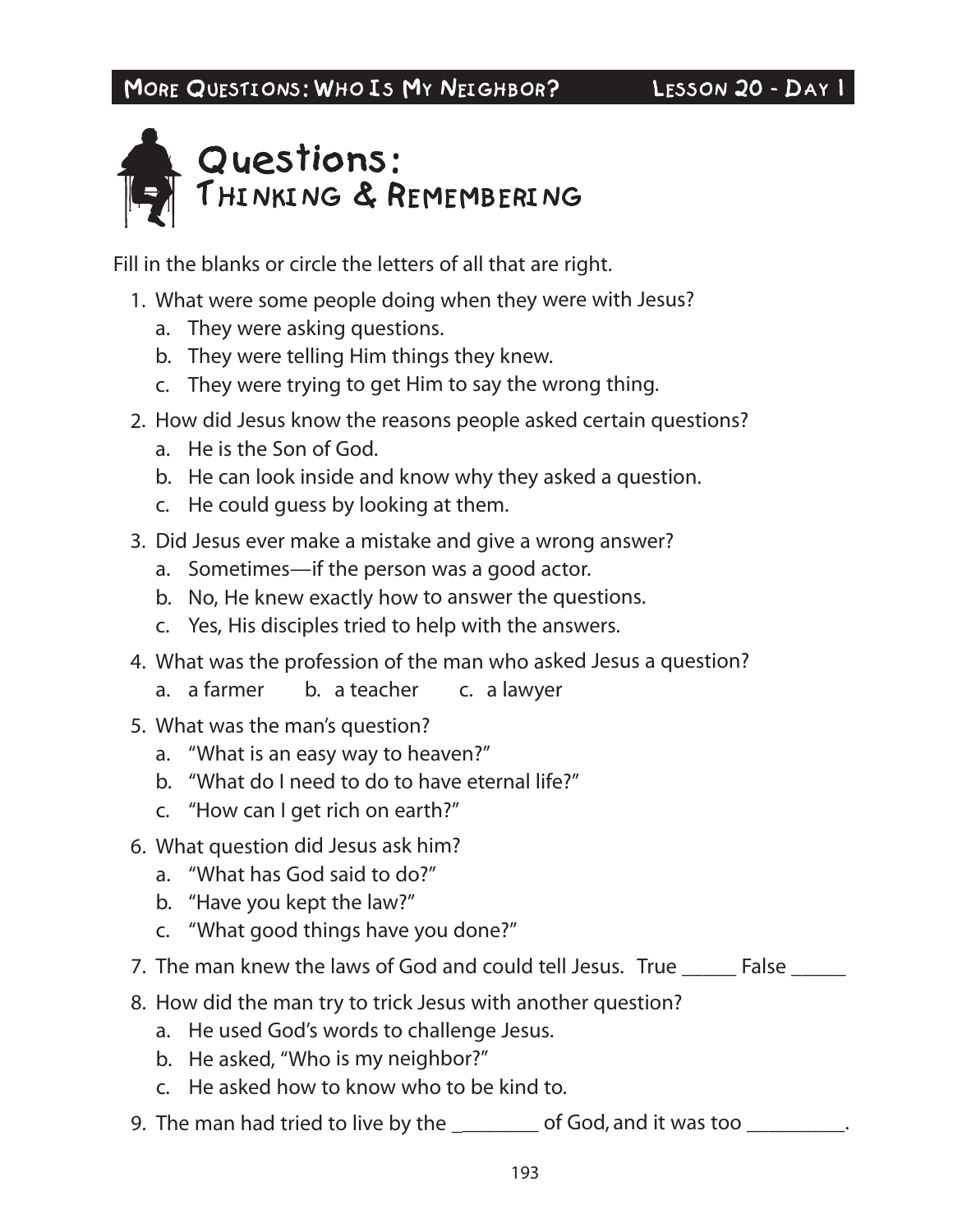### Bible Story: A GOOD NEIGHBOR **from Luke 10**

This is the parable Jesus told:

*One day a man was walking along a lonely road when suddenly some bad men came and beat him and took all his money. He was too hurt to walk. He waited for someone to help him.*

*A priest who was in a hurry to go to the temple to worship God came by. He saw the hurt man, but he did not stop. Then another man who worked at the temple came down the road. He turned his head away and walked away on the other side of the road.*

*Finally, there were more footsteps coming down the road. A man from another country stopped beside the hurt man. He was very kind. He washed the dirt from the man's cuts, took him to the next town to an inn, and paid for the man to stay there until he was well.*

When Jesus finished the story, He asked, "Which of the three men was a good neighbor?" There is really only one answer. It was the man who helped. This is the way God wants us to love our neighbor. Our neighbor is anyone who needs help and love.

# THINK ABOUT

It is easy to love ourselves. It is easy to love our family and friends and those who love us. But what about those who are not kind and are not lovable? Why did God say that we must love everyone? Did He know how hard it would be? Yes, God knew all of that. That's why God sent Jesus to earth to help us know how to love.



*Dear God, I know that You love me—even when I do and say things that are unkind to others. Help me love the way You love and to care about someone today that has been unkind. They need Your love too. In Jesus name, Amen.*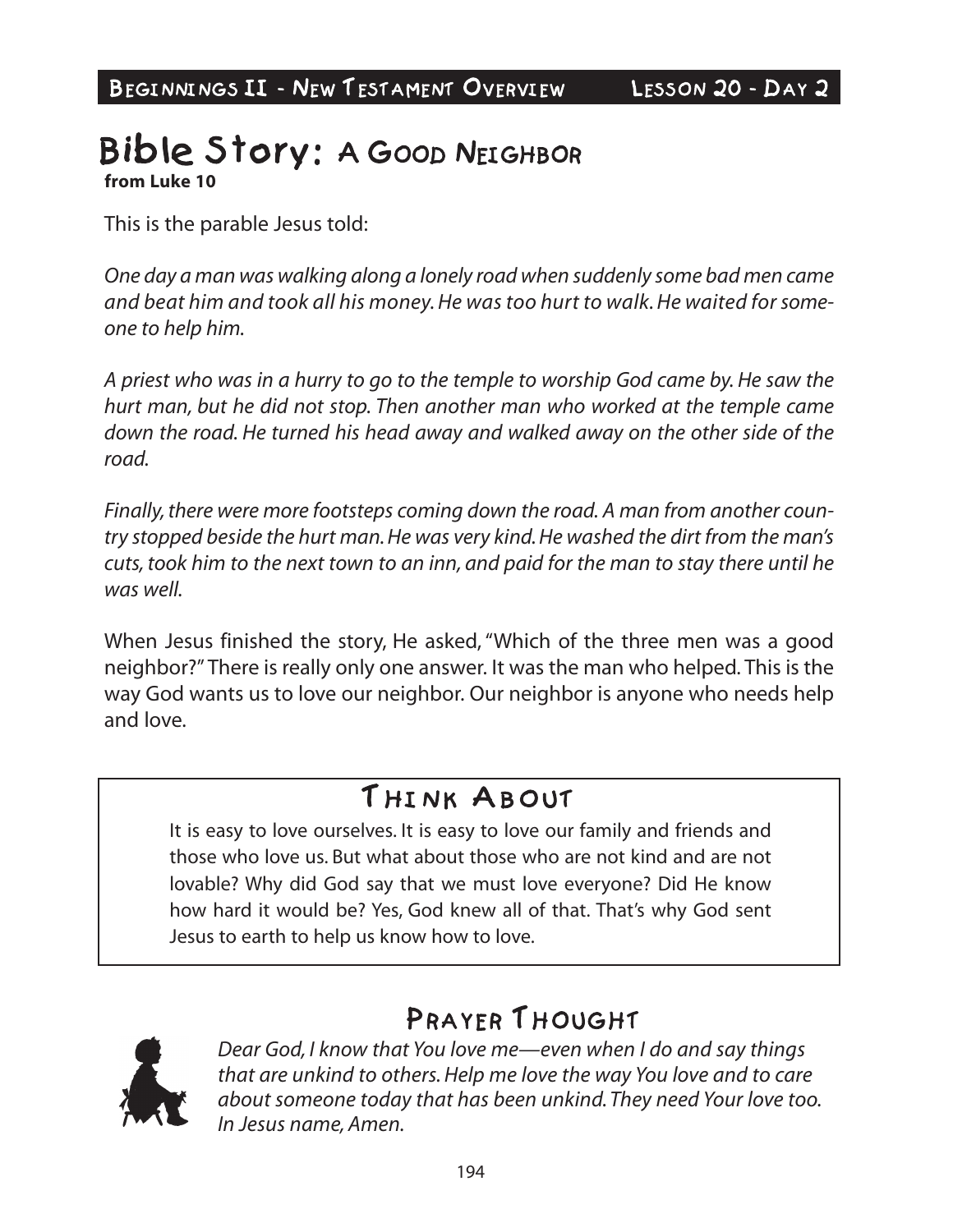# A GOOD NEIGHBOR LESSON 20 - DAY 20 - DAY 20 - DAY 20 - DAY 20 - DAY 20 - DAY 20 - DAY 20 - DAY 20 - DAY 20 - D



Fill in the blanks or circle the letters of all that are right.

- 1. Why did Jesus tell this parable?
	- a. to tell who our neighbor is
	- b. to show how many people will walk by a hurt man
	- c. to tell people they shouldn't walk alone on a lonely road
- 2. What did Jesus want His listeners to learn?
	- a. to be careful where they go
	- b. to watch for robbers
	- c. how to love like God loves
- 3. Who was the first to see the man who was robbed?
	- a. a lawyer b. a temple worker c. a priest
- 4. Who came along the road next?
	- a. the temple worker
	- b. a priest going to worship at the temple
	- c. a man taking things to sell in the city
- 5. How was the third man kind to the hurt person?
	- a. He washed the dirt from the man's cuts.
	- b. He said he was sorry, but he could not help.
	- c. He took the man to an inn to get better.
- 6. What question did Jesus ask the people who were listening?
	- a. "Why didn't the important people help the man?"
	- b. "Why didn't the man try to walk to get help?"
	- c. "Which one was a good neighbor?"
- 7. What would Jesus want you to do if you saw a hurt person?
	- a. find help for someone who is hurt
	- b. pray for someone who is hurt
	- c. be kind and help
- 8. Jesus said, "This is My commandment, that you \_\_\_\_\_\_\_\_\_\_\_\_\_\_ one another as I have you."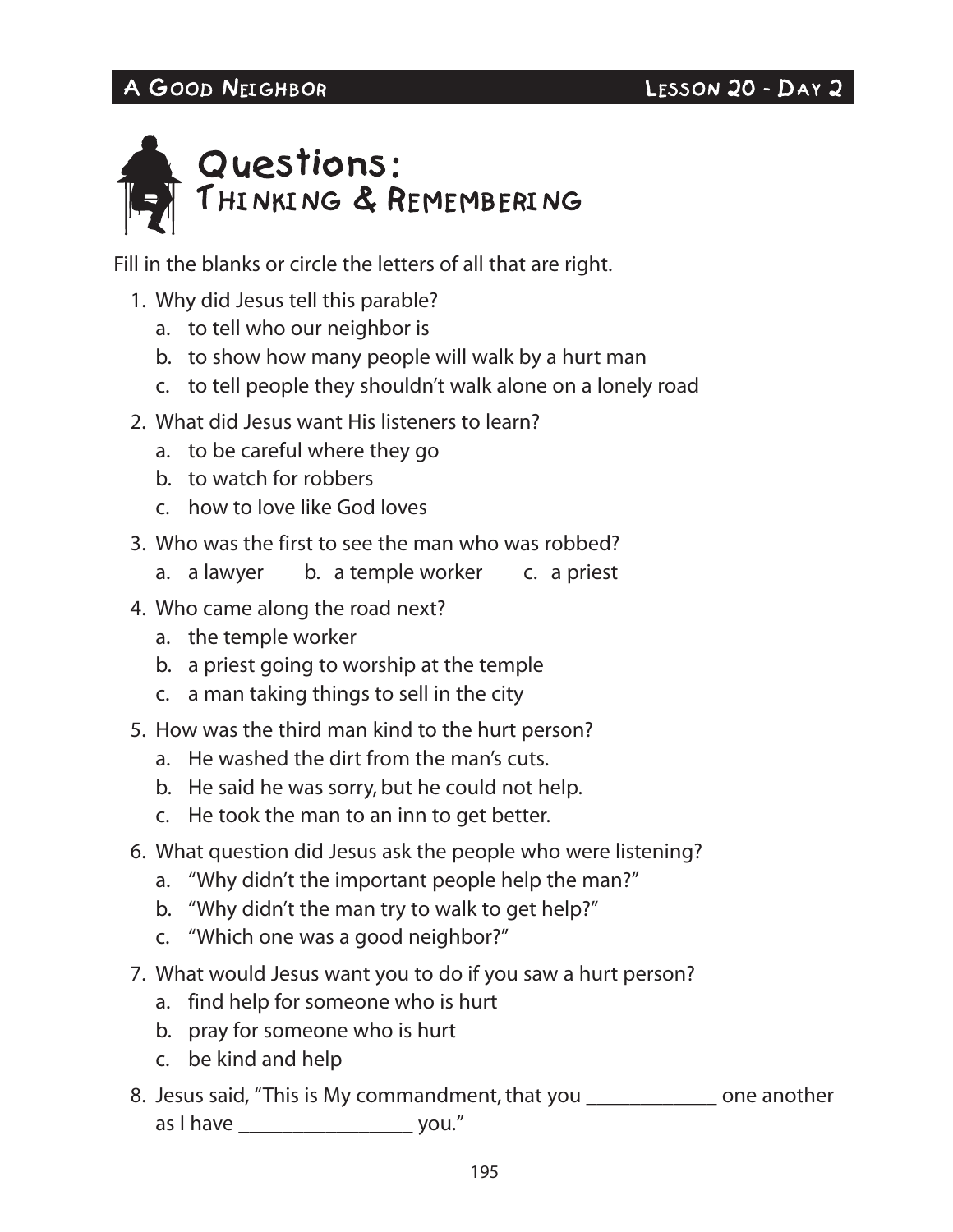### Bible Story: BIGGER AND BETTER **from Luke 12**

Just like today many people who followed Jesus were looking for ways to have more things on earth. Jesus knew what people were thinking. He knew that they were not happy because they worried about what they didn't have instead of thinking of all the things that they did have. People never think about helping others or being kind when they are too busy thinking about themselves. So Jesus told them a picture story (parable) to help them think about what was important.

*There was once a rich farmer who had very good crops. One year he had even better crops that produced more. This made him very happy. He built bigger barns to store his grain. He did not share with others because he was so proud of how much he was getting for himself.*

*That night he heard God's voice. God said, "You have been very foolish. Tonight you will die. What is going to happen to all your money and your grain now? It won't help you at all."*

If we think only about what we have on earth, we will not be ready for treasures in heaven. Jesus taught that it is not the amount of things we have that is important in life.

WORDS TO KNOW

**grain: that which is grown in the field and used to make flour** 

We can spend a lot of time thinking about what we don't have. People sometimes worry about money and what they are going to buy when they get it. It is easy to put our thoughts on "things" instead of God, but "things" won't matter at all when life on earth is over. What matters is what we decide about God and loving others.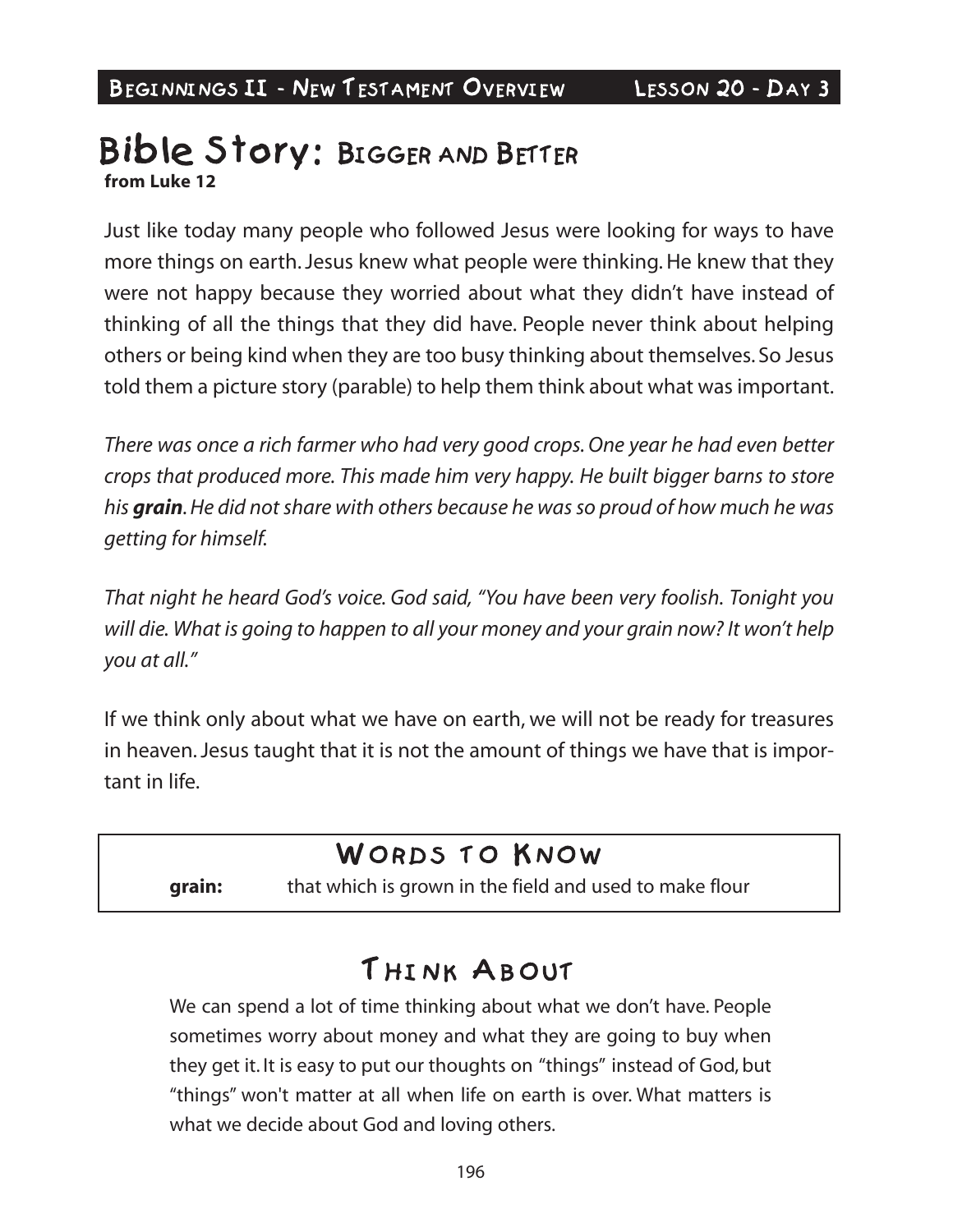# BIGGER AND BETTER LESSON 20 - DAY 30 - DAY 30 - DAY 30 - DAY 30 - DAY 30 - DAY 30 - DAY 30 - DAY 30 - DAY 30 -



Fill in the blanks or circle the letters of all that are right.

- 1. What did Jesus know that people were thinking?
	- a. how they could be kind to each other
	- b. how they could love God more
	- c. how they could get more things
- 2. What were they thinking about?
	- a. God b. themselves c. others
- 3. Why did Jesus tell a picture story (parable)?
	- a. to help people think about what was really important
	- b. to think more about what they had on earth
	- c. to help people know that they should worry about money
- 4. What did the man in the story do for a living?
	- a. He was a banker. b. He was a farmer. c. He owned a bakery.
- 5. What happened that made him happy?
	- a. He had more crops that produced more than ever.
	- b. He got married and started a family.
	- c. He sold his farmland.
- 6. What did he do with the extra money he made?
	- a. He fed the poor.
	- b. He shared it with others.
	- c. He built bigger and better barns to store his grain.
- 7. What was his attitude about the abundance he had?
	- a. He wanted to share it with his neighbors.
	- b. He was proud of how much he was getting for himself.
	- c. He looked for ways to help the poor people.
- 8. What did God say would happen to him?
	- a. "Tonight you will die."
	- b. "You will live for a long time to enjoy what you have."
	- c. "You can take some of your riches to heaven."
- 9. If you only think about what you have on the same section of the system of the system of  $\sim$ be ready for treasures in \_\_\_\_\_\_\_\_\_\_\_\_\_\_\_\_\_\_\_.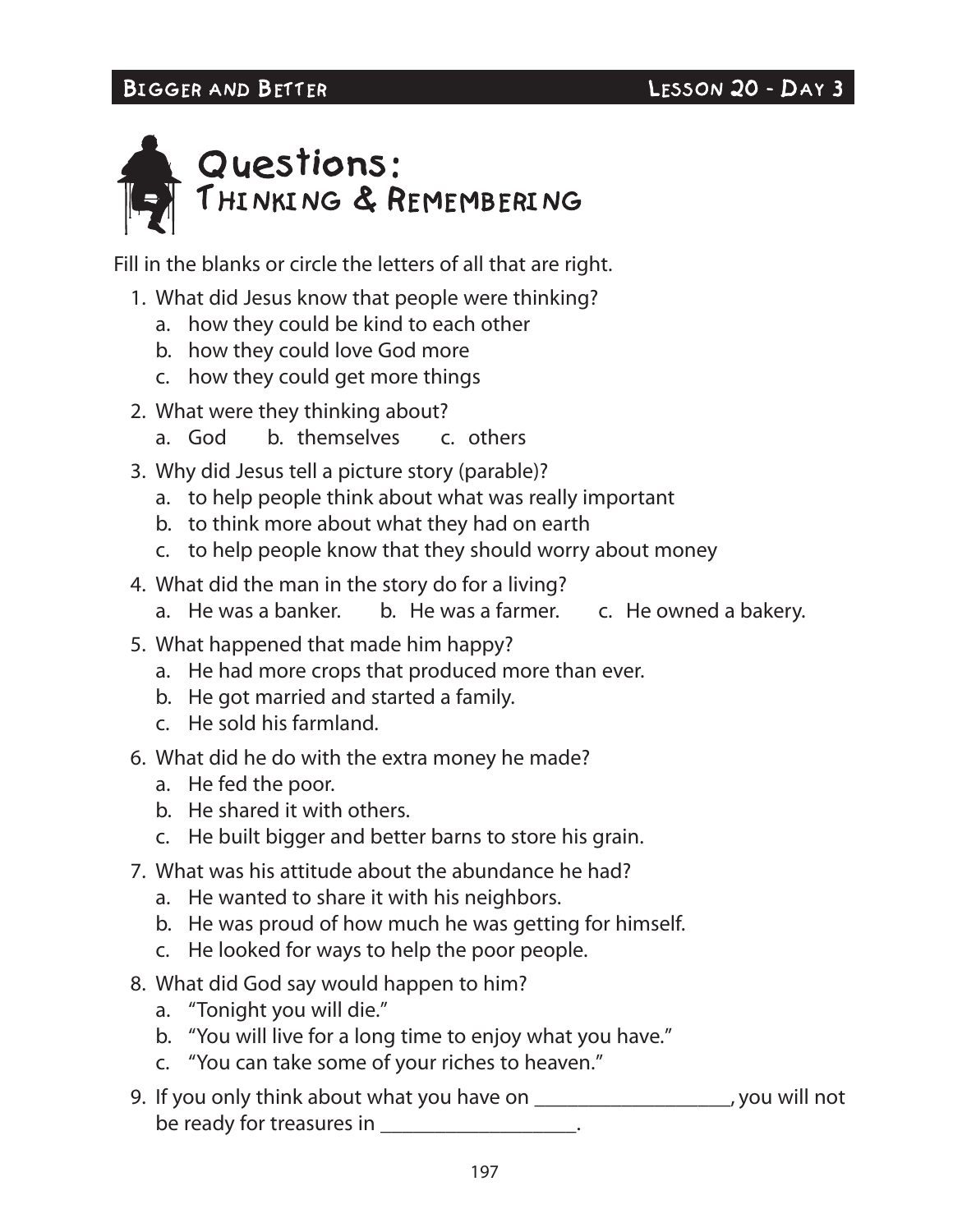# from Mark 10

One day Jesus was walking on the road, and a man who was very rich came running after Him. He wanted to talk to Jesus! He had enough money to buy anything he wanted, but he wanted to be sure of one more thing. He wanted to go to heaven when he died.

So the man asked Jesus, "Please tell me what I have to do so that I will have eternal life." Jesus said, "You know all of God's commandments: 'Do not murder,' 'Do not steal,' 'Do not lie,' 'Do not cheat,' 'Honor your father and mother.'" "Yes, yes," said the rich man, "I have kept all the commandments all my life!"

Jesus knew the man had tried to be good. Jesus knew everything about him. And He knew that the young rich man had forgotten the most important thing. He did not really love God with all his heart and mind. He did not love others as much as he loved himself and his money. Jesus said, "Go and give all you have to the poor, and you will have treasure in heaven. Then come and follow Me."

The man turned and went away sadly. He could not give up what he loved most his possessions.

Having beautiful clothes, a big house, and the money to buy everything one wants does not make a person happy. It's what's on the inside that counts! It is having the love of Jesus in your heart and knowing that you will be with Him forever in heaven. Not only will you feel beautiful on the inside, your face will shine on the outside, showing God's love in you! What really counts the most in life? What do you need to make you happy? Whom do you need to have eternal life? How you answer these questions is important.



*Dear God, I'm so glad that the things that money can buy isn't the most important thing. Help me make You the most important in my life. In Jesus name, Amen.*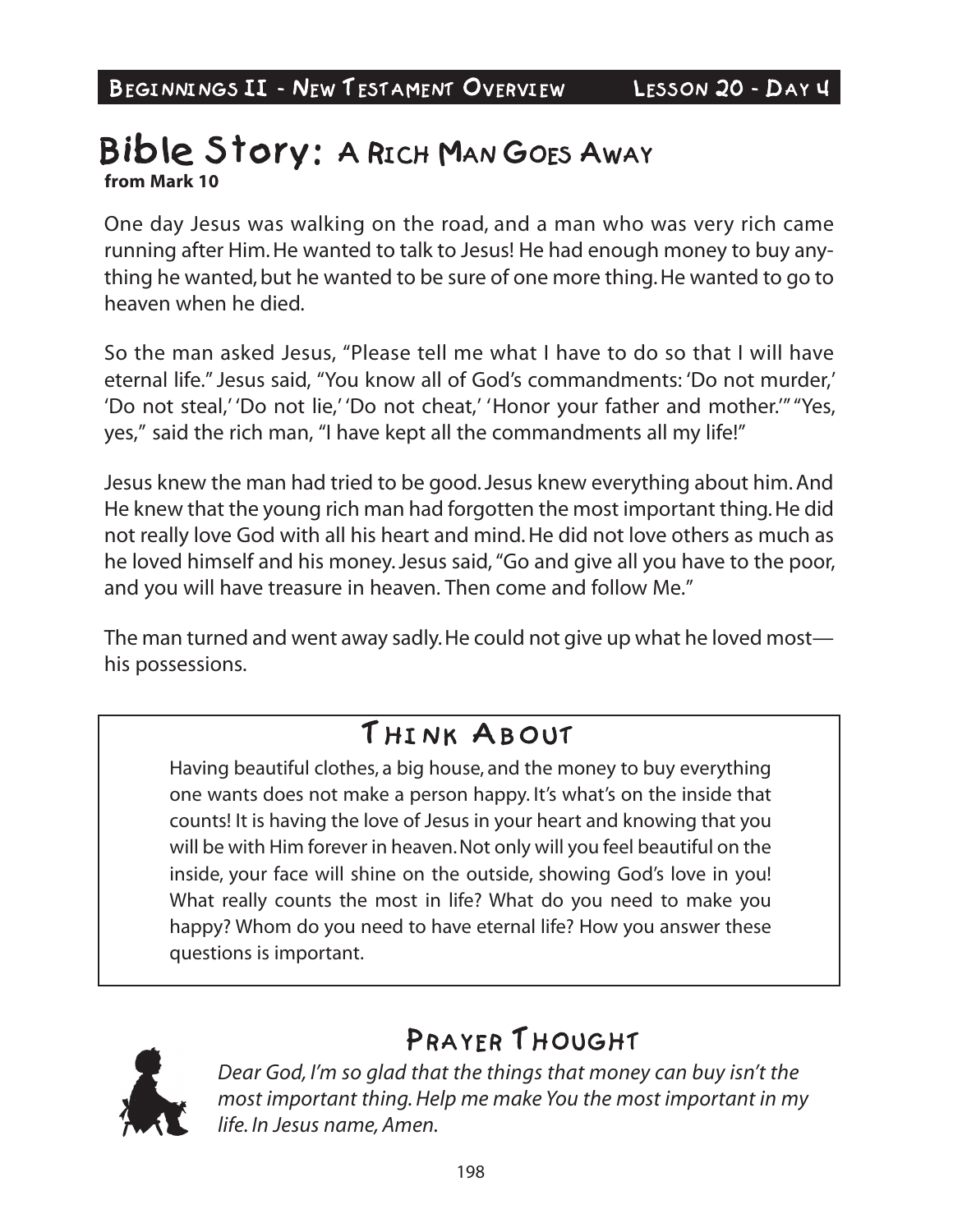# A RICH MAN GOES AWAY LESSON 20 - DAY 4



Fill in the blanks or circle the letters of all that are right.

- 1. What kind of man was running to meet with Jesus?
	- a. poor b. sick c. rich
- 2. What did the man have?
	- a. He had a book he wanted to show Jesus.
	- b. He had something to sell to Jesus and His followers.
	- c. He had money and many things that money could buy.
- 3. What was the one thing he wasn't sure about?
	- a. He wasn't sure that he would always have enough money.
	- b. He wasn't sure that he would go to heaven.
	- c. He wasn't sure that his friends would like him.
- 4. How did Jesus answer the man's question about eternal life?
	- a. He asked the man if he had kept all of God's commandments.
	- b. He said to try to be good to others.
	- c. He said that no one ever knows for sure that they will go to heaven.
- 5. Jesus already knew what the man had done and what he was thinking. True False
- 6. What had the man **not** done?
	- a. He had not loved God with all his heart and mind.
	- b. He had not gone to church.
	- c. He had not loved others more than himself and his money.
- 7. What did Jesus say the rich man would have to do?
	- a. He would have to give all his money to the poor people.
	- b. He would have to say prayers at the temple.
	- c. He would have to follow Jesus.
- 8. What did the man choose to do?
	- a. He chose to keep his money.
	- b. He chose to give his money to the poor.
	- c. He chose to follow Jesus.

**Remember:** God will give you everything you need—just believe in Him and put Him first in your life.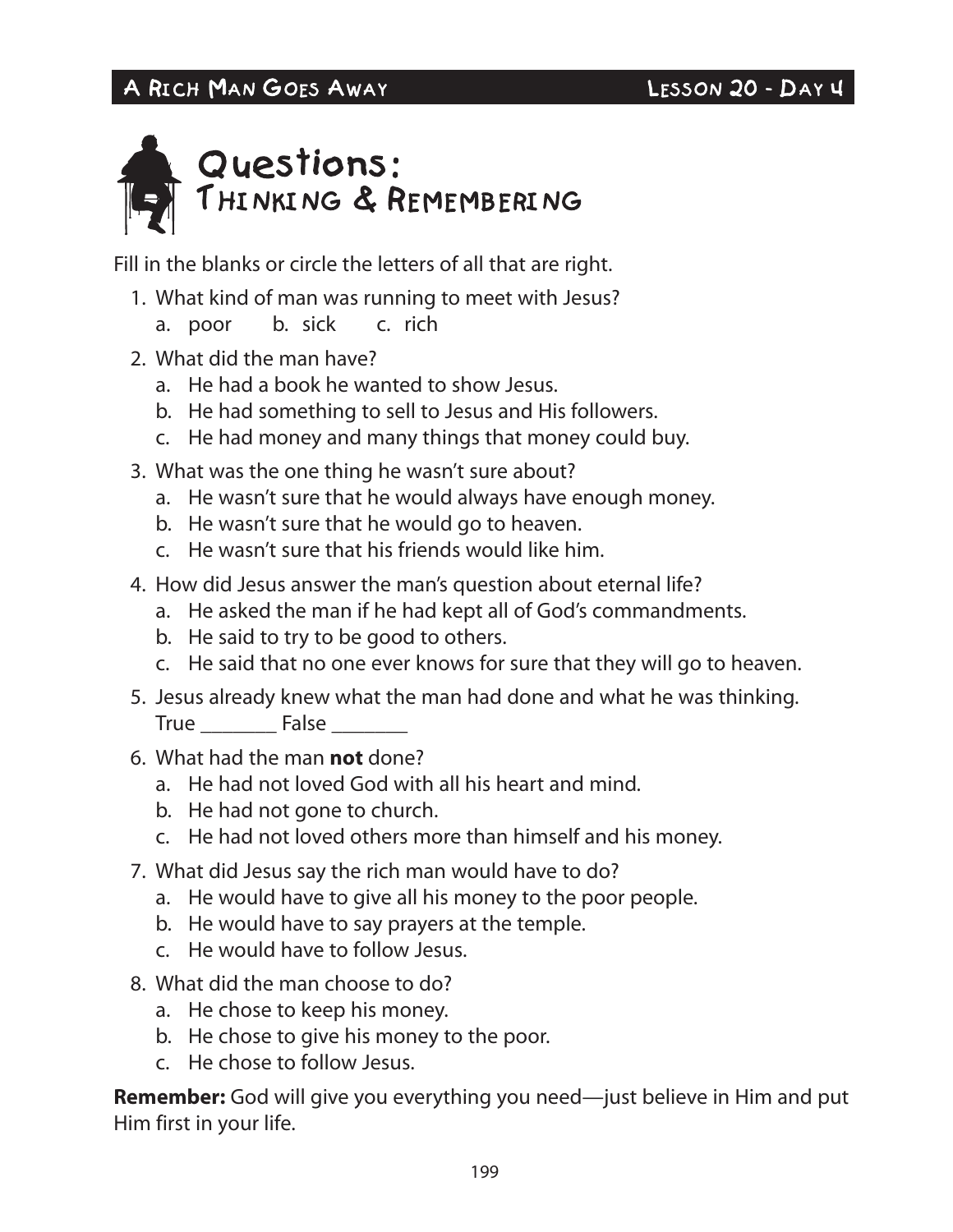

# **BIBLE WORDS TO REMEMBER**

"This is My commandment, that you love one another as I have loved you." (John 15:12)

# from Matthew 13

Jesus talked a lot about what was really important. He tried to tell His disciples and the people listening that their **treasure** in heaven was more important than any treasure found on earth. He knew that they had a very hard time understanding this, so Jesus told this parable:

*The kingdom of heaven is like a treasure hidden in a field. A man was digging out in that field. Suddenly, he hit something that was very hard. He kept digging and discovered that it was a wonderful treasure. It was worth more money than the man had ever imagined. He was so happy!*

*The man did not want to steal the treasure and hope that no one would ever find out. He wanted to own the treasure! He thought of a plan. He would hide the treasure and buy the land where the treasure was. He went home and got everything that he already had and sold it. He was so excited when he had enough money finally to buy the land—and the treasure that was buried there.*

Some people were beginning to understand what Jesus was telling them about God's kingdom—His kingdom is the most **precious** thing they could have. Riches weren't important. God's kingdom is the treasure!

# WORDS TO KNOW

treasure: something of great value **precious:** wonderfully loved and valued

# THINK ABOUT

We all have things that we treasure. There are many things that are special to us—and God gives us wonderful things to enjoy. He want us to have fun and have good things. But the best treasure of all is knowing God and His love!